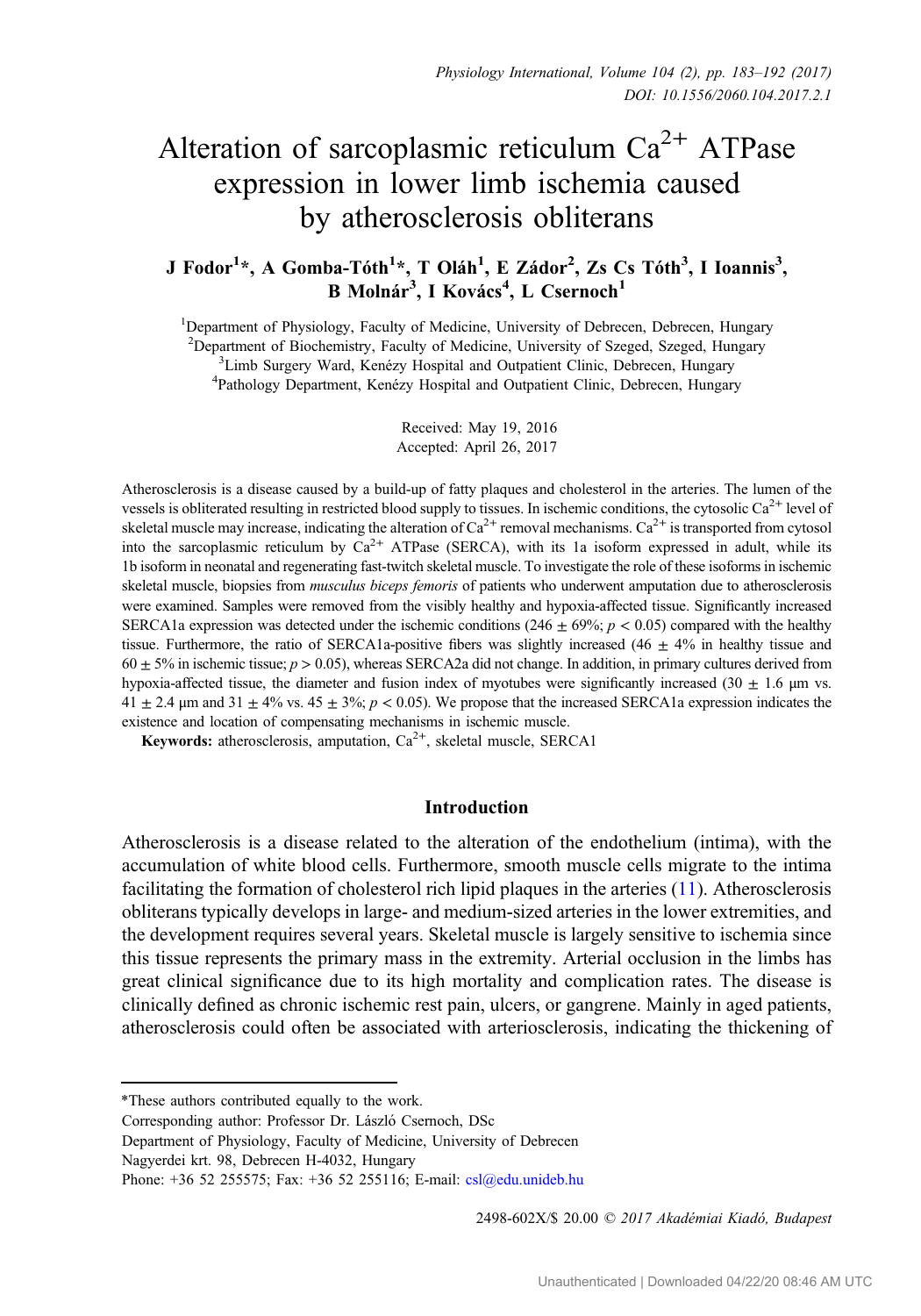vascular smooth muscle (media) being responsible for the rigidity of blood vessels. In irreversible stage (cyanotic limb and sepsis in most serious cases), only the amputation is curative, location of which (femoral or crural) is determined by angiography showing the extent of the occlusion. In case of femoral amputation, the *arteria femoralis* is still capable of ensuring proper blood circulation, which is indispensable to healing of the stub. On the other hand, the circulation in the *arteria poplitea* and distal arteries is insufficient. Progression of the process can lead to clinical conditions in which the damage of the skeletal muscle precedes that of the vascular system pointing out the importance and sensitivity of muscle in maintaining healthy functions [\(1](#page-8-0)).

Skeletal muscle indicates pathological changes in several ways, e.g., chronic hypoxia induces a shift from slow oxidative to fast glycolytic fiber type in the rat diaphragm including the shift from slow sarcoplasmic–endoplasmic reticulum  $Ca^{2+}$  ATPase (SERCA2a) to the fast-type isoform, SERCA1 ([9\)](#page-9-0). However, no fiber-type shift was reported in rat soleus under ambient hypoxia, but the oxidative capacity of the muscle has been altered [\(2](#page-8-0)). SERCA1 has two muscle-specific isoforms, such as the adult type SERCA1a and the neonatal SERCA1b [recently reviewed by Zádor and Kósa  $(14)$  $(14)$ ]. The neonatal isoform is a marker of adult muscle regeneration [\(14](#page-9-0)), whereas the adult isoform is an indicator of hypoxic condition [\(9](#page-9-0)). Altered SERCA1a expression might indicate compensatory mechanisms in ischemic conditions for maintaining the normal cytosolic  $Ca^{2+}$  concentration and reducing the  $Ca^{2+}$  overload in ischemia. Transgenic expression of SERCA1a in the heart will provide cardioprotection by reducing intracellular  $Ca^{2+}$  overload [\(12](#page-9-0)). Therefore, it is of interest how these  $Ca^{2+}$  pumps are expressed in muscles of ischemic human lower limbs to better enlighten the adaptation mechanisms.

#### Materials and Methods

#### Patients

A total of 13 patients (six males, average age  $72 \pm 4$  years and seven females, average age  $68 \pm 6$ years) who underwent femoral amputation for atherosclerosis and accepted to participate in this study were included. Patients were classified as Fontaine stage IV. The study was approved by the Ethics Committee of the Health Science Council, Budapest, Hungary [Certification number: 7917-1/2013/EKU (113/2013)]. A detailed clinical analysis was obtained from each patient recording age, diagnosis, etiology, risk factors, and medication (see Table [I](#page-2-0)).

#### Muscle biopsy

Skeletal muscle biopsies of about 20 cm<sup>3</sup> [from the *musculus (m.) biceps femoris*] were obtained from the amputated limb after surgery. Tissue samples were removed from the healthy area at the amputation incision where the blood circulation was still found to be proper for wound healing, as indicated by the significant leakage of blood (see Fig. [1a](#page-3-0), left) and from the ischemic region (10–12 cm distal) evaluated based on color, temperature changes, and insufficient blood supply (Fig. [1a,](#page-3-0) right), which was thus regarded to be a more serious ischemic tissue environment. The samples were divided into two sections that were placed into formalin and Hank's solutions. Considering that causative lifestyle and genetic factors frequently lead to the development and progression of long-term atherosclerosis, it should be emphasized that there might also be alterations in the healthy tissue, which is less affected by ischemia.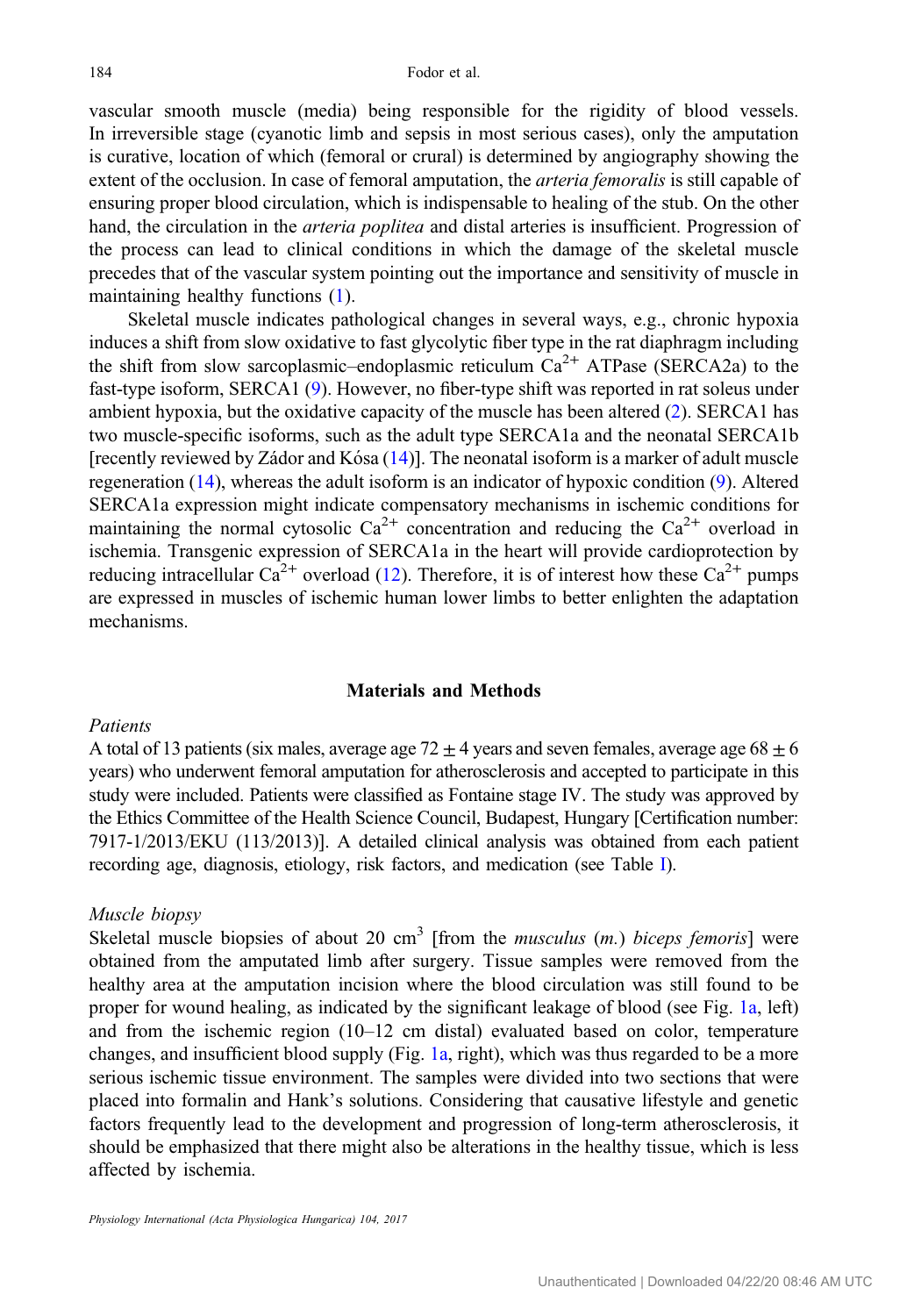<span id="page-2-0"></span>

| No.            | Gender | Age (years) | <b>Diagnosis</b>                                                                                                                                        |  |  |
|----------------|--------|-------------|---------------------------------------------------------------------------------------------------------------------------------------------------------|--|--|
| 1              | Male   | 82          | Atherosclerosis obliterans, gangraena pedis, ischemia cruris, hypertension,<br>cardiomyopathia, ischemia cerebri, and insufficientia renis              |  |  |
| $\overline{2}$ | Male   | 84          | Atherosclerosis obliterans and hypertension                                                                                                             |  |  |
| 3              | Female | 82          | Atherosclerosis obliterans, gangraena pedis et cruris dextra, anemia,<br>hypertension febrilis, and hypoproteinemia                                     |  |  |
| $\overline{4}$ | Female | 82          | Atherosclerosis obliterans, gangraena cruris lat. dextra hypertension, post acute<br>myocardial infarction (AMI), and cardiomyopathia diabetes mellitus |  |  |
| 5              | Male   | 64          | Gangraena pedis dextra, hypertension atherosclerosis obliterans, and ischemia<br>cerebri                                                                |  |  |
| 6              | Female | 85          | Gangraena pedis et cruris atherosclerosis obliterans and hypertension                                                                                   |  |  |
| $\overline{7}$ | Male   | 75          | Atherosclerosis obliterans, ischemia pedis et cruris, hypertonia<br>cardiomyopathia, and ulcus pylori                                                   |  |  |
| 8              | Male   | 66          | Angina pectoris, atherosclerosis obliterans, and ulcus ventriculi                                                                                       |  |  |
| 9              | Female | 58          | Atherosclerosis, ischemia extremitas inf. hypertension, and diabetes mellitus                                                                           |  |  |
| 10             | Male   | 63          | Atherosclerosis and ischemia extremitas inferior                                                                                                        |  |  |
| 11             | Female | 61          | Ischemia, atherosclerosis obliterans, gangraena digiti hypertension, and<br>hyperlipidemia                                                              |  |  |
| 12             | Female | 64          | Gangraena pedis dextra, hypertension atherosclerosis obliterans, and ischemia<br>cerebri                                                                |  |  |
| 13             | Female | 44          | Gangraena pedis et cruris atherosclerosis obliterans and hypertension                                                                                   |  |  |

Table I. Detailed clinical analysis of the patients

Biopsy location was m. biceps femoris, and the obstructed blood vessels are arteria poplitea, arteria tibialis anterior, and arteria dorsalis pedis in all cases

# Preparation of cell extracts

Muscle biopsy was stored in Hank's solution, minced into small pieces, then disrupted in homogenization solution [20 mM Tris-Cl, 5 mM EGTA, 1 mM 4-(2-aminoethyl)benzenesulfonyl fluoride, 20  $\mu$ M leupeptin, pH 7.4 – all from Sigma, Hungary], with glass teflon Dounce homogenizer, and by sonication on ice. The ultrasound treatment was applied twice for 15 s at 60% of maximal intensity by the ultrasonic homogenizer 4710 (Cole-Parmer Instrument, Vernon Hills, IL, USA). Protein content of the samples was measured by a modified bicinchoninic acid protein assay (Pierce, Rockford, IL, USA) using bovine serum albumin (BSA) as a standard.

# Sodium dodecyl sulfate polyacrylamide gel electrophoresis (SDS-PAGE) and Western blot analysis

Skeletal muscle tissue lysates were examined by Western blot analysis. The samples for SDS-PAGE were prepared by the addition of one-fifth volume of 5-fold concentrated electrophoresis sample buffer (310 mM Tris-HCl, pH 6.8; 10% SDS, 50% glycerol, 100 mM dithiothreitol, 0.01% bromophenol blue) to cell lysates and heated for 5 min at 80 °C.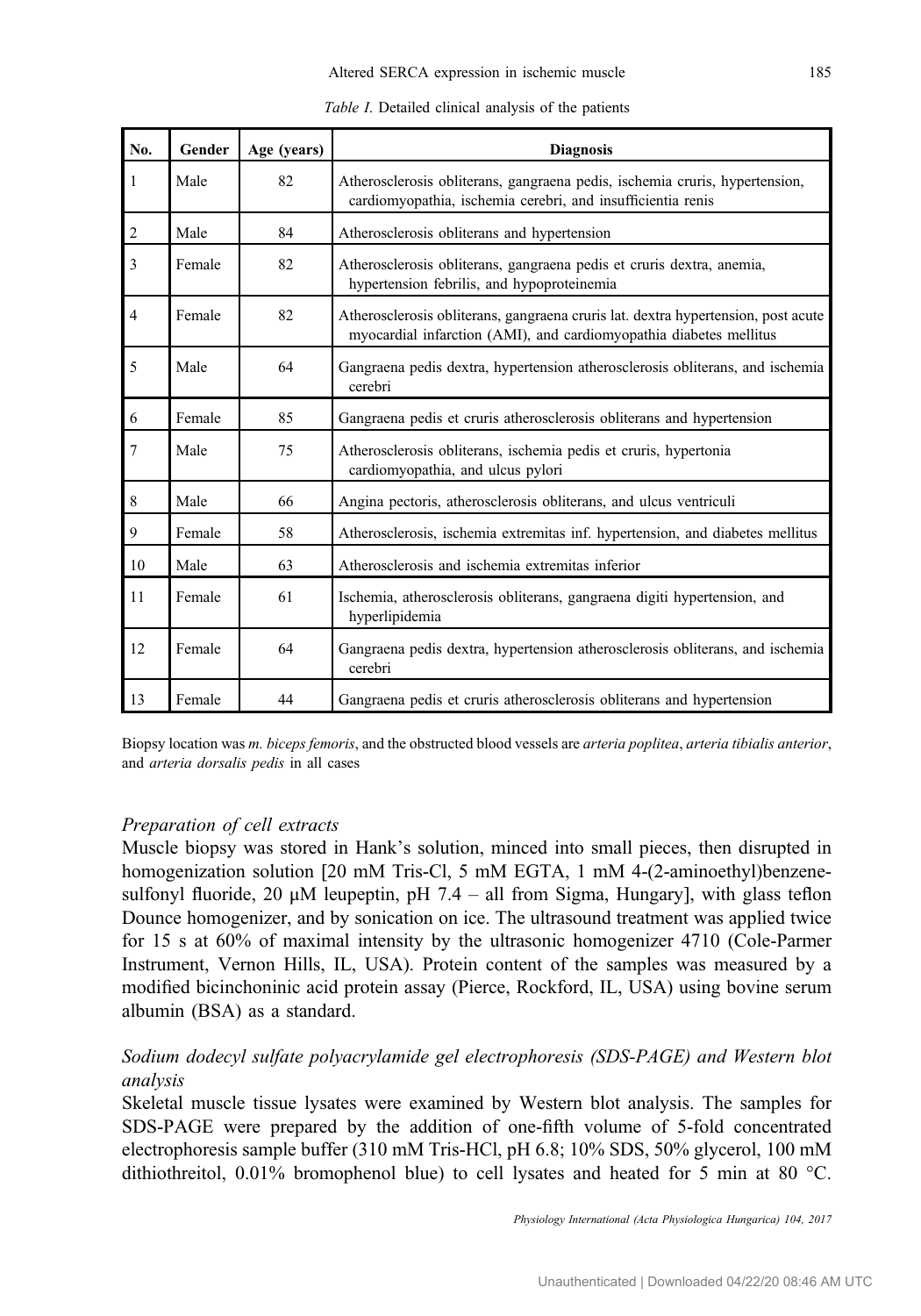<span id="page-3-0"></span>

Fig. 1. Examination of SERCA1 expression in human lower limbs. (a) Healthy tissue from m. biceps femoris with sufficient blood perfusion (left panel) and ischemic tissue, 10–12 cm distal from amputation incision, viable but with color and temperature changes (right panel). Note the blood diffusion into the solution from the sample. (b) Representative experiment of the 110 kDa SERCA1 isoform detected by Western blot from total protein samples (30 μg in each lane). Healthy (H) and ischemic (I) tissues of each patient were compared (two patients shown). Actin was applied as a control. (c) Quantified expression of SERCA1, CaN, MyoD, and P2X7. Asterisk indicates significant ( $p < 0.05$ ) difference of ischemic tissue as compared with the healthy tissue. Number in parentheses indicates the number of patients. Representative data of three independent experiments are shown. Average values were calculated in case of each patient

A amount of 30 μg of protein was separated by 7.5% SDS-PAGE for immunological detection of examined proteins. The samples were electrophoretically transferred to nitrocellulose membranes (Bio-Rad, Wien, Austria). After blocking with 5% non-fat dry milk in phosphate-buffered solution (PBS), membranes were incubated with the primary antibodies at 4 °C overnight (see Table [II](#page-4-0)). After washing thrice for 10 min with PBS supplemented with 0.1% Tween 20, membranes were incubated with a secondary antibody: horse radish peroxidase (HRP)-conjugated goat anti-rabbit or anti-mouse IgG, depending on the host of the primary antibody (Bio-Rad, Hungary) in 1:1,000 dilution in PBS containing 5% nonfat dry milk for 1 h. Signals were detected by enhanced chemiluminescence reaction (Thermo Scientific, Budapest, Hungary). Average values of three independent experiments were calculated for each patient.

SERCA1b lacks an exon in the 3′ coding region resulting in a frameshift. SERCA1b has a longer and distinct C-terminus. Accession number is NM\_004320 for SERCA1a and NM 173201 for SERCA1b. The SERCA1 antibody recognizes an epitope between amino acid residues 506 and the C-terminus of rabbit skeletal muscle ATPase, a region that is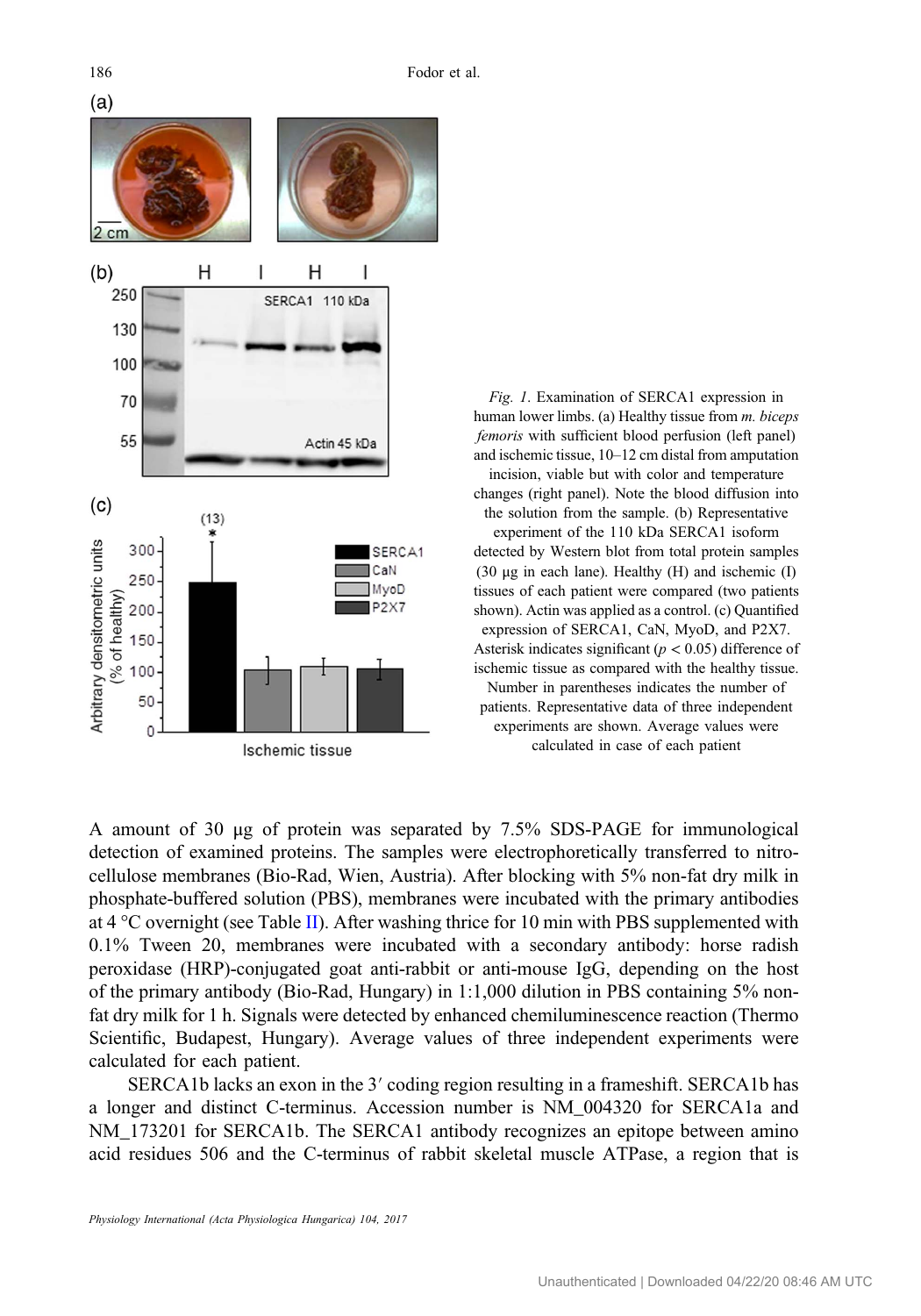| Name                 | Commercial<br>supplier                      | Catalog<br>number | <b>Host</b> | Source     | <b>Dilutions</b> | <b>Epitope</b>                                                     |
|----------------------|---------------------------------------------|-------------------|-------------|------------|------------------|--------------------------------------------------------------------|
| MyoD                 | Santa Cruz                                  | sc-377460         | Mouse       | Monoclonal | 1:200            | Amino acids $1-318$ of<br>MyoD of mouse origin                     |
| SERCA <sub>1</sub> b | E. Zádor,<br>University<br>of Szeged $(15)$ |                   | Rabbit      | Monoclonal | 1:800            | Terminal octamer of rat<br>SERCA <sub>1</sub> b                    |
| SERCA1               | Thermo Scientific                           | MA3-912           | Mouse       | Monoclonal | 1:1,000          | Amino acid 506-C-terminus<br>of rabbit skeletal muscle<br>ATPase   |
| SERCA <sub>2a</sub>  | F. Wuytack,<br>University of<br>Rotterdam   |                   | Rabbit      | Polyclonal | 1:20,000         | Amino acids 989–997 of<br>pig SERCA2a isoform                      |
| CaN                  | Cell signaling                              | 2614S             | Rabbit      | Polyclonal | 1:1.000          | Carboxy terminus of human<br>CaN protein phosphatase<br>2B (PP2B)  |
| P <sub>2</sub> X7    | Alomone Labs                                | APR-008           | Rabbit      | Polyclonal | 1:100            | Extracellular epitope of<br>mouse P2X7                             |
| Desmin               | Sigma                                       | D <sub>1033</sub> | Mouse       | Monoclonal | 1:500            | Desmin purified from pig's<br>stomach was used as the<br>immunogen |
| Actin                | Santa Cruz                                  | $sc-1616$         | Rabbit      | Polyclonal | 1:500            | C-terminus of actin of<br>human origin                             |

<span id="page-4-0"></span>Table II. List of antibodies used for the detection of different proteins playing important role in  $Ca^{2+}$  homeostasis and differentiation of skeletal muscle

exposed in native sarcoplasmic reticulum (SR). SERCA1b was custom made by Eurogentec (Seraing, Belgium) to a peptide corresponding to (NH2)-CLEDPEDERRK-(COOH).

# Immunohistochemistry

Protein expression of SERCA1 was analyzed on paraffin-embedded sections from skeletal muscles (five patients for healthy and ischemic tissue). The samples were deparaffinized using xylol and rehydrated with alcohol (100%, 96%, 70%, and 50%), and finally with PBS, pH 7.3. For hematoxylin staining, the sections were washed with deionized water, and then in 1% acid alcohol (1% HCl in 70% alcohol) for 5 min. Washing with deionized water was repeated twice. Following the staining in 1% eosin for 10 min, slides were washed in tap water for  $1-5$  min, dehydrated in increasing concentration of alcohols, and cleared in xylene, then slides were mounted with medium.

For SERCA1 staining, following antigen retrieval (which is applied to make the epitopes available for antibodies following formalin fixation, where protein cross-links are formed and antigen sites are masked in citrate buffer, pH 6.0, maintaining 100 °C for 10 min), slides were first incubated with the primary antibody for 1 h. After washing with PBS, sections were incubated with biotinylated anti-mouse IgG at 37 °C for 30 min (1:200; Vector Laboratories, Burlingame, CA, USA) and then by a streptavidin–HRP conjugate for 30 min. Then,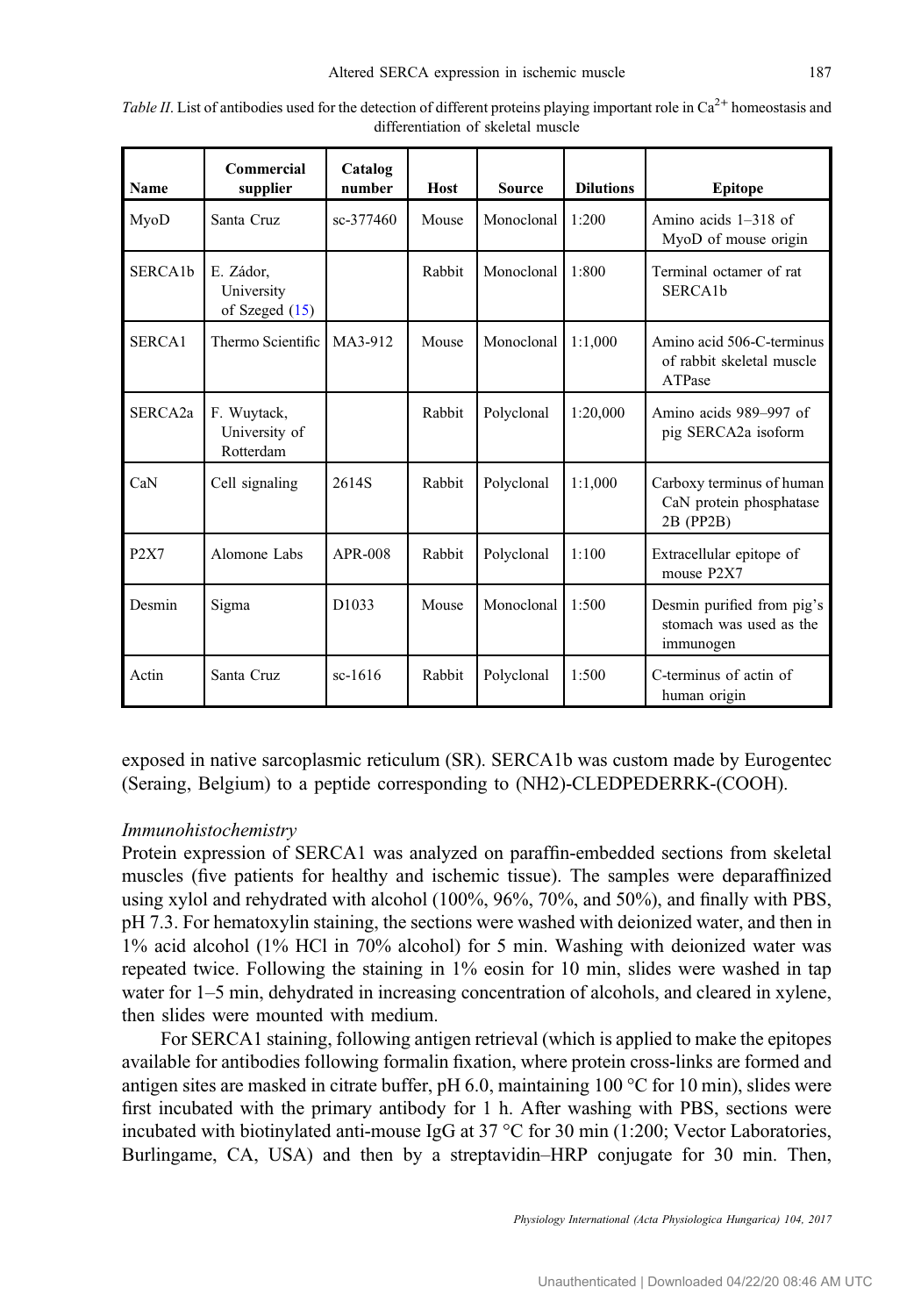3,3′-diaminobenzidine (DAB) reagent was applied for 5 min. The sections were counterstained by hematoxylin (Sigma).

### Primary cell culture of human skeletal muscle satellite cells

The procedure for obtaining satellite cells from the skeletal muscle biopsies and growing myotubes from the satellite cells has been described elsewhere ([3\)](#page-8-0). In brief, the muscle biopsy was dissociated at 37 °C using collagenase (Type II, Sigma, St. Louis, MO, USA) and trypsin (Difco, Detroit, MI, USA) in a  $Ca^{2+}/Mg^{2+}$ -free PBS. After filtration and centrifugation, the pellet was resuspended in Ham's F-12 growth medium (Sigma) supplemented with 5% fetal calf serum (FCS), 5% horse serum (HS), 2.5 mg/ml glucose, 0.3 mg/ml glutamate, 1.2 mg/ml NaHCO<sub>3</sub>, 50 U/ml penicillin, 50 μg/ml streptomycin, and 1.25 μg/ml fungizone (TEVA, Debrecen, Hungary). The cells were seeded onto sterile coverslips (32 mm diameter, 0.07 mm thick; Biophysical Technologies, Sparks, MD, USA) and maintained in a  $5\%$  CO<sub>2</sub> atmosphere at 37 °C. After 5 days in culture, the medium was changed to Dulbecco's modified Eagle's medium (DMEM) (Sigma) supplemented with 2% FCS and 2% HS to facilitate myoblast fusion and differentiation.

#### Immunocytochemistry

Cultured cells were fixed with 100% methanol at −20 °C for 15 min, washed with ice-cold PBS (10 mM NaH<sub>2</sub>PO<sub>4</sub>, 137 mM NaCl, 2.7 mM KCl, 1.8 mM KH<sub>2</sub>PO<sub>4</sub>, pH 7.4), permeabilized with 0.1% Triton X-100 in PBS for 10 min, and blocked with 1% BSA diluted in PBS (blocking solution) for 30 min at room temperature. The cells were then incubated for 4 h at  $4^{\circ}$ C with the anti-desmin primary antibody (dilution was 1:500 in blocking solution). Then, fluorescein isothiocyanate (FITC)-labeled anti-mouse secondary antibody was applied for 1 h at room temperature. Vectashield mounting medium with <sup>4</sup>′,6-diamidino-2-phenylindole (DAPI) (Vector Laboratories) was used for visualization of nuclei. Images were taken using LSM 510 META confocal microscope (Zeiss, Oberkochen, Germany).

#### Fusion index

The degree of differentiation was determined by calculating the fusion index, i.e., the ratio of nuclei in multinucleated cells to the total number of nuclei on  $10<sup>th</sup>$  day of culturing ([5\)](#page-8-0).

#### Statistical analysis

Averages were expressed as mean  $\pm$  standard error of the mean. Data represent three independent experiments. Student's t-test was used for statistical analysis. The threshold for statistically significant differences, when comparing data with healthy, was set at  $p < 0.05$ .

# Results

Effect of chronic ischemia on the expression of proteins involved in  $Ca^{2+}$  homeostasis and development

Skeletal muscle biopsies of about 20 cm<sup>3</sup> (from the *m. biceps femoris*) were obtained from the amputated limb after the surgery. The tissue samples were taken from the healthy and ischemic regions (10–12 cm distal, Fig. [1a](#page-3-0)). Hypoxia can be characterized by decreased ATP level and anaerobic glycolysis. Due to the impaired  $Na^+/H^+$  antiport, the subsequently increased [Na<sup>+</sup>]<sub>i</sub> results in elevated Ca<sup>2+</sup> level ([10\)](#page-9-0), which might be partially compensated by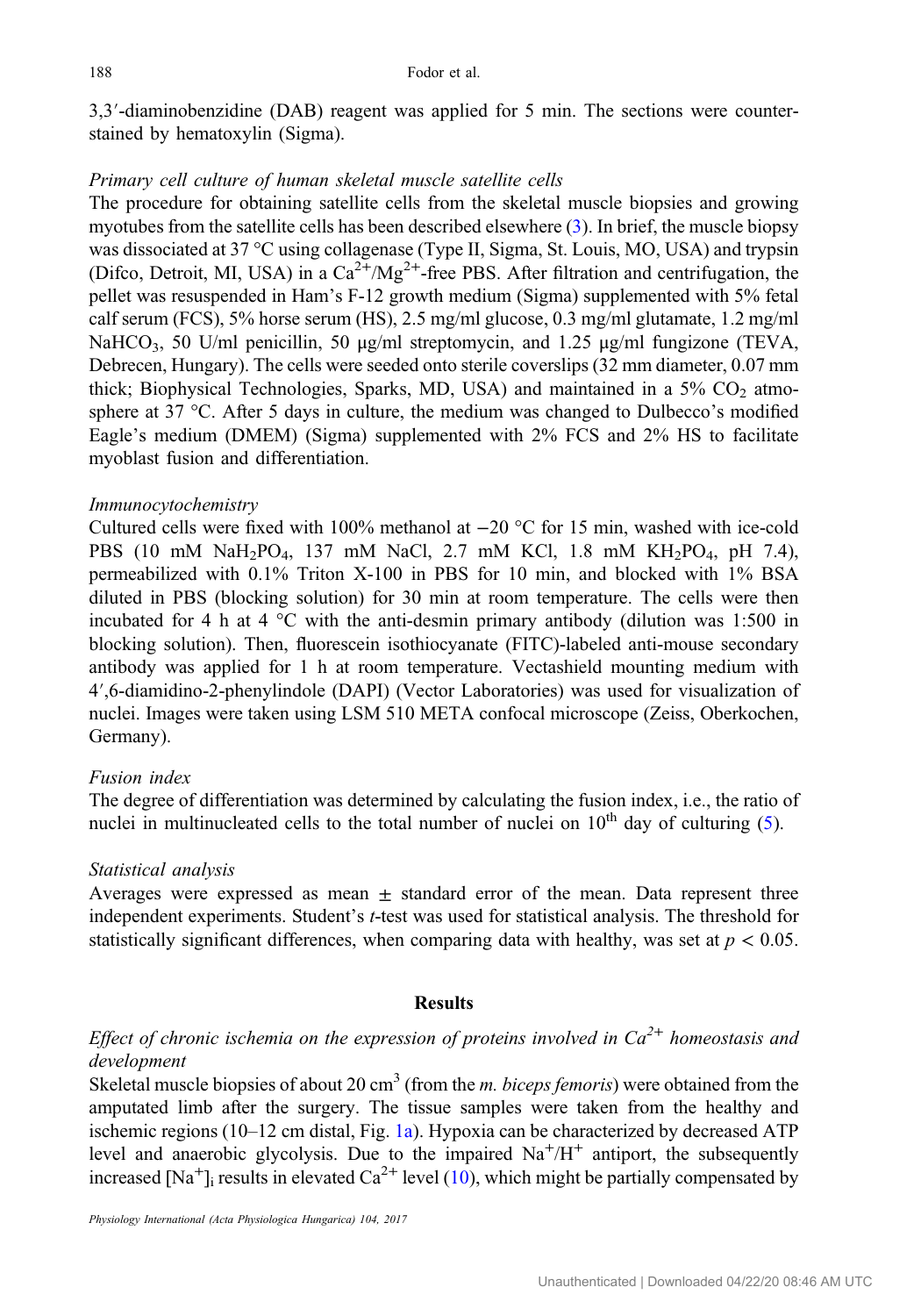SERCA1. To investigate the possible compensatory overexpression of SERCA1a – the adult SR ATPase isoform – in the ischemic tissue, samples taken from 13 patients were compared using pan SERCA1- and SERCA1b-specific antibodies. Intensity of selected bands were measured and normalized to that of actin. In all cases, the SERCA1 intensity in the ischemic tissue was compared with the intensity measured in the healthy region of the same patient. Quantitative analysis of the Western blots confirmed a very pronounced (2.46-fold) increase of SERCA1 expression in the ischemic tissue as compared with the healthy tissue (Fig. [1b](#page-3-0)). On the other hand, as the neonatal SERCA1b isoform was not detectable in immunoblots of any of the samples (data not shown), the SERCA1 band probably corresponded to SERCA1a. SERCA2a Western blot was also performed in the samples of three patients. In these samples, where previously increased SERCA1 protein expression could be detected, the slowtwitch-related SERCA2a was not altered (102  $\pm$  16% of the healthy;  $p > 0.05$ , data not shown). Further tests for SERCA2a are ongoing. The samples were further examined and despite the presumed changes in  $Ca^{2+}$  homeostasis, the  $Ca^{2+}$ -dependent protein phosphatase calcineurin (CaN) expression did not show any alteration in the ischemic tissue. Expressions of the transcription factor MyoD and P2X7 purinergic receptor were independent from changes in SERCA1a expression (Fig. [1b](#page-3-0) and [c\)](#page-3-0). This latter result indicates that apoptotic changes were probably not induced by ischemia ([8\)](#page-9-0).

#### Effect of chronic ischemia on histological alterations in m. biceps femoris

After hemotoxylin and eosin (H&E) staining, the ischemic tissue showed a subjective increase in the amount of connective tissue as compared with the healthy region within the m. biceps femoris (Fig. [2a](#page-7-0) and [b\)](#page-7-0). These necrotic changes were also observable in SERCA1 immunostaining. Furthermore, the ratio of SERCA1-positive fibers in the total number of identified fibers, corresponding to fast twitch or may be to intermediate fiber types, increased due to ischemic conditions compared with the ratio detected in the healthy tissue (Fig. [2c](#page-7-0) an[d](#page-7-0) d). Nevertheless, this alteration albeit present was less pronounced (46  $\pm$  4% in the healthy and  $60 \pm 5\%$  in the ischemic tissue;  $p = 0.06$ ) as compared with the expression changes of SERCA1a.

#### Alteration in the development and morphology of primary myotubes

The development of satellite cells of primary cultures prepared from healthy and ischemic tissues was monitored. Following the digestion of muscle biopsies, primary muscle cultures could only be generated from samples of four patients. In the other cases, either only fibroblasts could be identified – probably due to the lack of satellite cells in the cultures – or despite the presence of antibiotics in the culturing medium, the endogenous bacterial infection of tissues proved to be lethal for the cells. Muscle-specific desmin antibody was applied to identify the skeletal muscle cells and multinucleated myotubes. During muscle differentiation, myotubes develop from the fusion of myoblasts originated from precursor satellite cells. In this process, the nuclei content and the size of the myotubes show a timedependent increase. After 10 days of differentiation, the diameter of the individual myotubes was significantly increased in cultures prepared from hypoxia-affected tissues as compared with the cells derived from the healthy tissues (41  $\pm$  2.4 µm and 30  $\pm$  1.6 µm, p < 0.01, n = 53 and 43, respectively). Similarly, fusion index was higher in cultures from ischemic environment (45  $\pm$  3%, n = 20 fields of view) compared with cells prepared from the healthy region (31  $\pm$  4%, n = 20 fields of view, p < 0.05) on the 10<sup>th</sup> day of differentiation (Fig. [2e](#page-7-0)–[g\)](#page-7-0).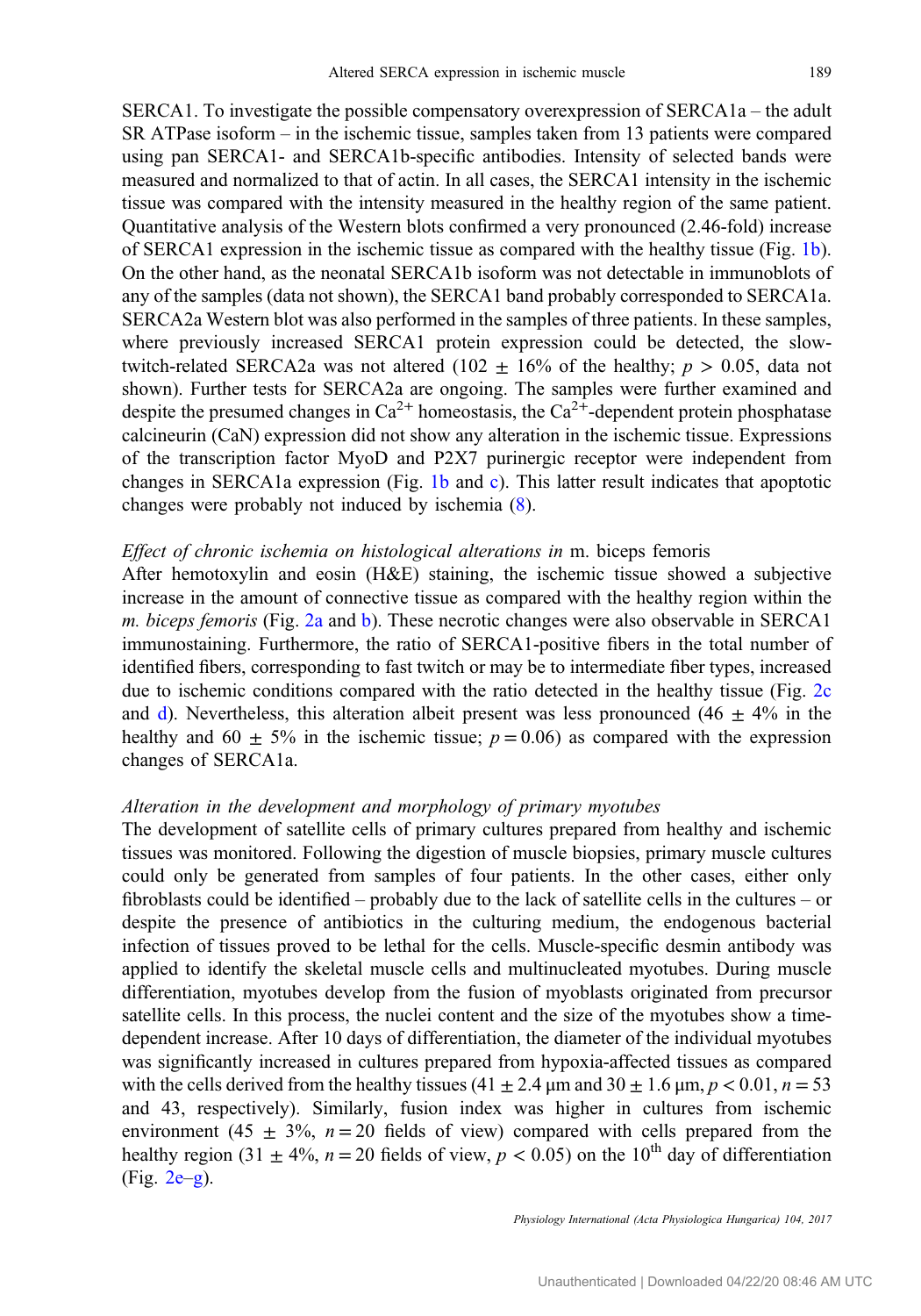<span id="page-7-0"></span>

Fig. 2. Histopathological evaluation of human m. biceps femoris. Cross section of H&E stained fibers from healthy (a) and from ischemic (b) regions showing the necrotic changes due to ischemic conditions. Magnification: 150×. SERCA1-specific labeling of formalin-fixed tissue excised from healthy (c) and ischemic (d) regions, demonstrating a larger ratio of fast-twitch fibers. Magnification: 150×. Immunocytochemical staining demonstrating the morphological changes in differentiated human primary myotubes derived from healthy (e) and ischemic (f) tissues after 10 days of differentiation. Muscle-specific desmin was detected and visualized with FITC-conjugated secondary antibody. Nuclei were stained with DAPI. Images were recorded from 1-μm-thick optical slices. Original magnification was 40×. (g) Quantitative parameters of differentiated multinucleated myotubes. The fusion index and the diameter of myotubes were calculated. Number in parentheses indicates the number of identified myotubes on three different

coverslips. In each culture, 20 fields of view were examined. Asterisk indicates significant  $(p < 0.05)$  differences

# **Discussion**

Increased levels of SERCA1 have been demonstrated in the ischemic tissue of atherosclerotic lower limbs. The elevated expression was most likely due to SERCA1a since the other isoform, SERCA1b, was not detectable by a specific antibody. The increase of SERCA1-positive fiber number paralleled this change, but to a lesser extent than the SERCA1 level did on immunoblot. This suggested that the SERCA1 level might have been elevated within fast fibres and not only as a consequence of redistribution towards fast twitch anaerobic fibers. It is worth mentioning, however, that fiber-type grouping or central nuclei were not detected as in Ref. ([7\)](#page-9-0). The results also demonstrated that muscle regeneration was not initiated, rather the muscle tried to adapt through the overexpression of an adult gene type in the atherosclerotic lower limbs. Although the elevated SERCA1a protein level may not result in fully increased SR calcium pump function ([6,](#page-9-0) [12](#page-9-0)), it may potentially contribute to the adaptation in postischemic conditions as seen in the rat diaphragm ([9\)](#page-9-0). A similar increase of SERCA2b has been observed in hind limb of ischemic mouse due to the activation achieved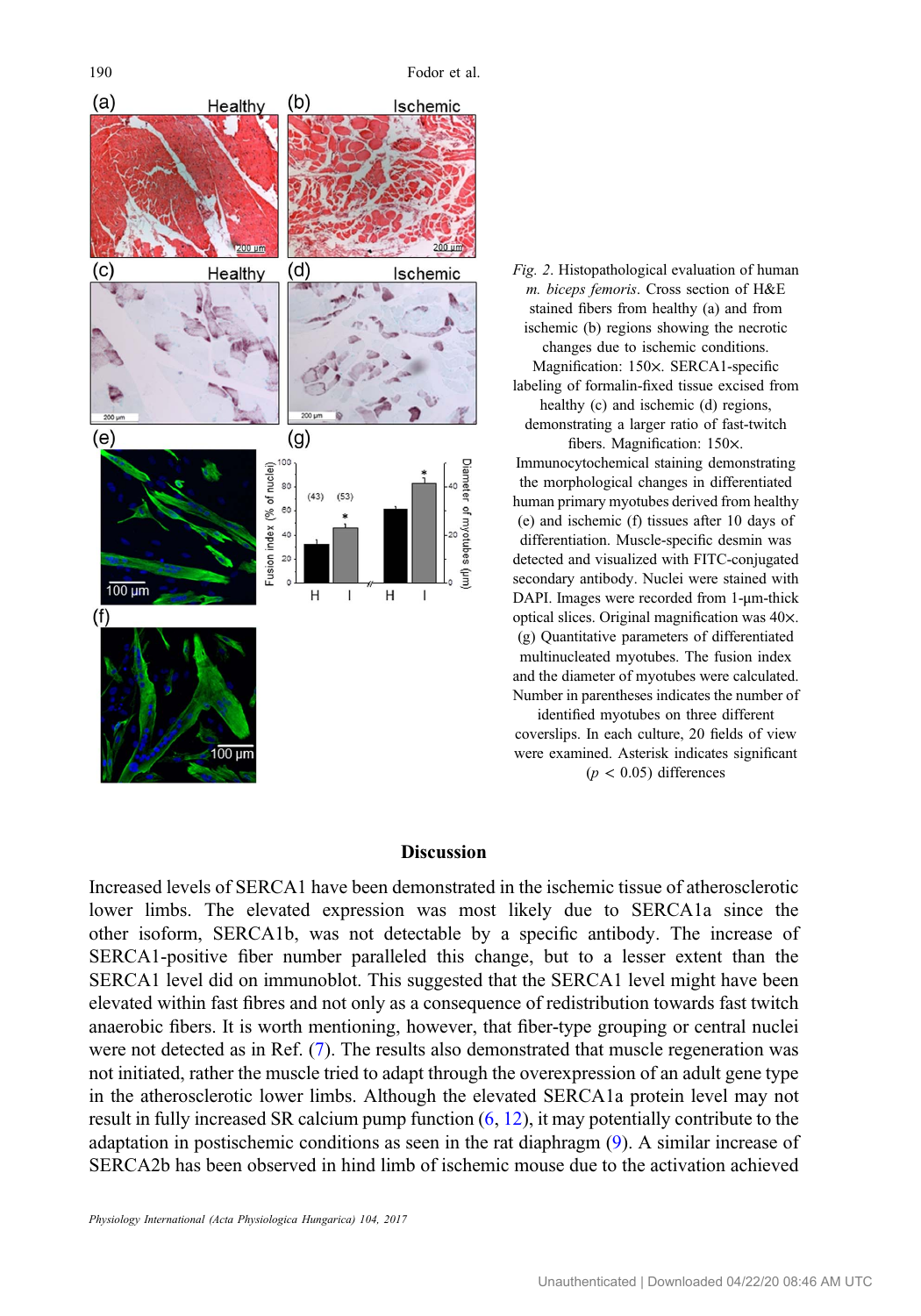<span id="page-8-0"></span>by the formation of glutathione adducts ([13\)](#page-9-0) underlying the adaptation in calcium handling in hypoxia. On the other hand, the altered expression of SERCA2a could not be detected in the three patients examined. SERCA2a expression is indeed regulated inversely than SERCA1a in many situations in skeletal muscle, because at least the transcription of SERCA1 seems to be a "default" when SERCA2a is downregulated [\(14](#page-9-0)). SERCA2a is slow fiber-specific and in case of slow fiber damage, the level of SERCA1a is upregulated (even if SERCA2a is not downregulated). On the other hand, the signs of the build-up of a regenerating potential were noticeable when primary muscle cultures could be started from the biopsies (4 out of 13 patients). In such cases, the fusion index and the diameter of myotubes were higher in cultures derived from the ischemic regions compared with those from the healthy regions of muscles. However, the manifestation of the regeneration potential, as it was indicated by the lack of SERCA1b ([14\)](#page-9-0), is probably hampered by the ischemic condition of adult muscle tissue developed by the obliterated atherosclerotic vessels (4). Chronic limb arterial occlusion has a great clinical significance due to its complication rates. After long-term occlusions, however, it is very difficult to set up a diagnosis due to the lack of exact criteria. In irreversible stage, only amputation is curative, whereas in reversible conditions, revascularization can be applied. On the other hand, long-term ischemia results in the injury of skeletal muscle fibers. The muscle is expected to respond to reduced blood supply. Altered mitochondrial function and gene expression are supposed to participate in the adaptation processes to the restricted oxygen and nutrient conditions. The visible symptoms, such as atrophy, lack of hair, cyanotic limb, and rest pain, are direct indications of vascular dysfunction, and the affected genes and proteins in skeletal muscle might be targets for drug and gene therapy to improve the physiological conditions of the muscle, when the ischemic state is still reversible.

The SERCA, in particular, the adult fast-twitch isoform – SERCA1a, showed increased expression that could be a compensatory alteration for ischemia in human muscle, indicating the presence of adaptation mechanisms under hypoxic circumstances.

#### Acknowledgements

The authors would like to thank Ms. Ibolya Kiss for excellent and skillful technical assistance. This work was supported by grant from the National Research, Development and Innovation Office (NKFIH K115461) and Bólyai Research Scholarship of the Hungarian Academy of Sciences (to JF). The publication is supported by the GINOP-2.3.2-15-2016-00040 project. The project is cofinanced by the European Union and the European Regional Development Fund.

#### REFERENCES

- 1. Blaisdell F: The pathophysiology of skeletal muscle ischaemia and the reperfusion syndrome: a review. Cardiovasc. Surg. 10, 620–630 (2002)
- 2. Chaillou T, Koulmann N, Meunier A, Chapot R, Serrurier B, Beaudry M, Bigard X: Effect of hypoxia exposure on the recovery of skeletal muscle phenotype during regeneration. Mol. Cell. Biochem. 390(1–2), 31–40 (2014)
- 3. Cseri K, Vincze J, Cseri J, Fodor J, Csernatony Z, Csernoch L, Danko K: HMGB1 expression and muscle regeneration in idiopathic inflammatory myopathies and degenerative joint diseases. J. Muscle Res. Cell Motil. 36(3), 255–262 (2015)
- 4. Mounier R, Chretien F, Chazaud B: Blood vessels and the satellite cell niche. Curr. Top. Dev. Biol. 96, 121–138 (2011)
- 5. Oláh T, Fodor J, Ruzsnavszky O, Vincze J, Berbey C, Allard B, Csernoch L: Overexpression of transient receptor potential canonical type 1 (TRPC1) alters both store operated calcium entry and depolarization-evoked calcium signals in C2C12 cells. Cell Calcium 49(6), 415–425 (2011)

Physiology International (Acta Physiologica Hungarica) 104, 2017